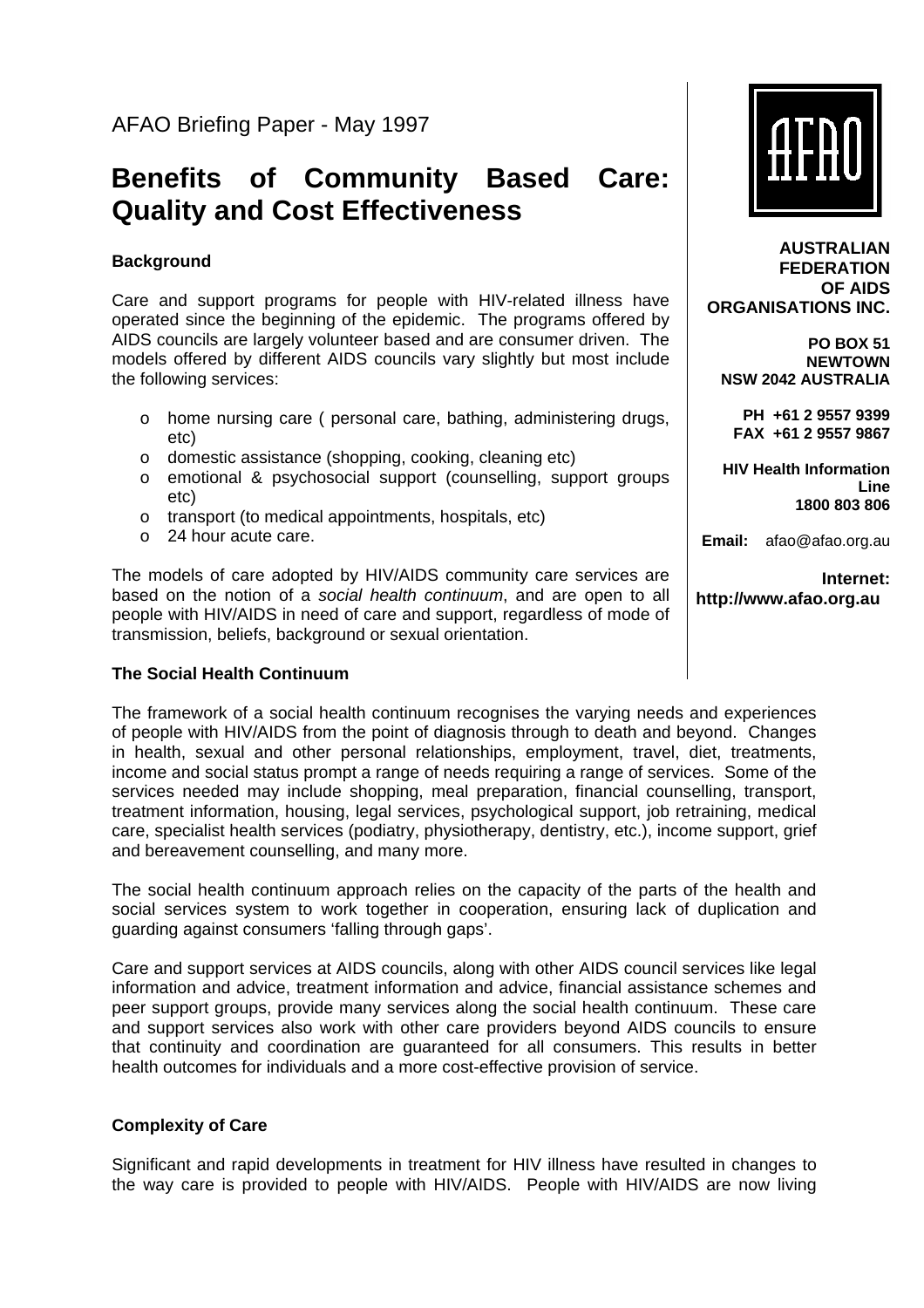longer, often in situations characterised by long term illness of a more chronic nature. Dual diagnosis, or diagnosis with a number of illnesses, is becoming more common. While there may be a reduced demand for acute and palliative care, there is likely to be a higher demand for intermittent and maintenance type care, of a less intensive type but over a much longer period of time.

In addition, new treatments involve sometimes complex dosing regimes which rely on rigorous adherence to ensure the treatments are effective. Peer support groups and counselling can play an important role in helping people develop effective dosing strategies, ensuring the quality use of medicine and getting the best outcome for people with HIV from the new treatments. Where people are ill or manifesting some behavioural symptoms (such as mania or dementia), volunteer carers can play a crucial role in ensuring that people take treatments regularly and as prescribed.

New treatments are also increasing the demand on counselling services and peer support groups, and legal advice centres, as significant numbers of people contemplate re-entry to the workforce. This is a new demand and our ability to provide appropriate supports for people through this process will clearly have indirect economic benefits.

#### **Volunteers Providing Care**

The level and quality of care provided by AIDS councils for people with HIV/AIDS is sustained by large numbers of dedicated and skilled volunteers. As a model of community development in action, volunteers from communities most affected by HIV/AIDS have, since the beginning of the Australian epidemic, organised home based care as a primary response to the needs arising from HIV illness and death. These services have been an essential part in ensuring that people with HIV do not "fall through the gaps" in existing home-based care services, most of whom are not funded to provide care for any population other than the frail aged or people with disabilities. Currently, these more traditional home care services are operating under great financial strain and are having difficulty meeting the needs of their primary target groups. Their ability to meet the needs of people with HIV/AIDS and other chronic illnesses therefore remains very limited.

HIV/AIDS volunteer care services have developed significantly over time and, with minimal funding, have cared for thousands of people with HIV/AIDS in a cost effective and quality manner. Care in the home ranges from 1 hour to 24 hours per day. Volunteers also provide essenital emotional support to people with HIV, relatives and carers, reducing stresss and burnout and preventing re-hospitalisation. In order to maintain levels of quality in care, training for volunteers has always been a priority of these services. While this represents a significant proportion of the costs of running these services, it ensures the delivery of quality, appropriate care and support. Adequate continued funding is essential to ensure a costeffective quality service, rather than just a cheap one.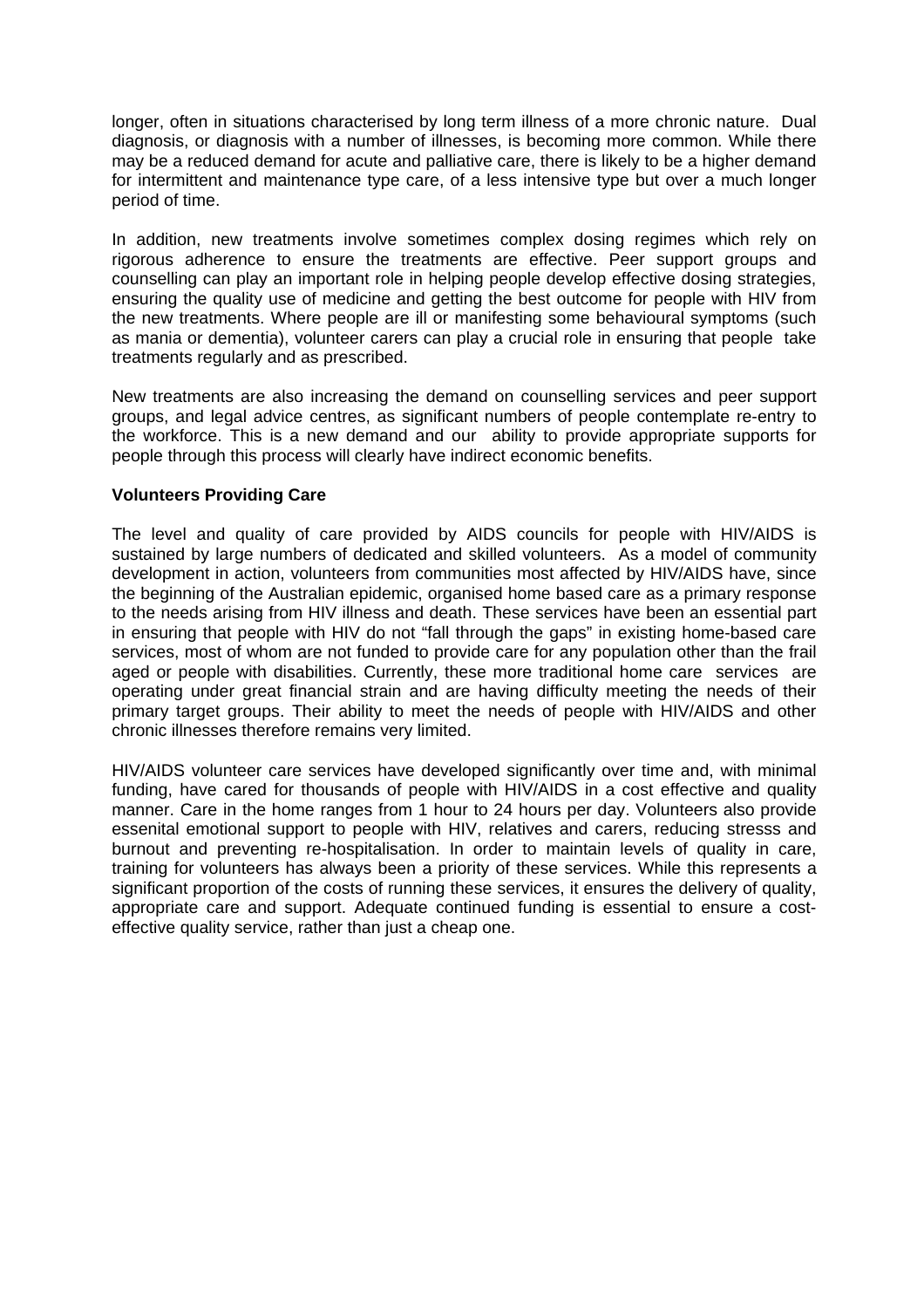# **Cost benefits**

**I) Costs** The benefits of training and supporting volunteers to care for people with HIV/AIDS are not only evident in the standards of quality and progressive models that are present. The cost savings are also significant. Preliminary data from a range of AIDS council home care and support services from 1995 produced the following costs:

| <b>State</b>        |          | <b>No. of Clients</b> | <b>Hours of Care</b><br><b>Provided</b> | Cost of Care Volunteer<br>per hour | Cost per hour |
|---------------------|----------|-----------------------|-----------------------------------------|------------------------------------|---------------|
| NSW*                |          | 977                   | 70,348                                  | \$12.14                            | \$1.54        |
| Vic.<br>Council     | AIDS 451 |                       | 59,000                                  | \$6.36                             | \$1.05        |
| Qu<br>Council       | AIDS 369 |                       | 40,500                                  | \$14.88                            | \$0.65        |
| <b>WA</b><br>Counci | AIDS 65  |                       | 13,845                                  | \$14.29                            | \$2.29        |

\*NSW figures includes the following services: Central Care and Support Network, Ankali, Illawarra, Hunter Valley and Western Sydney.

Note that these costs include overheads such as travel, training and paid staff costs. The volunteer costs are included in the cost of care per hour.

Finding an appropriate model for comparison is very difficult, as other services are only just beginning the process of gathering data and costing services. Nonetheless, some sense of relative cost-effectiveness can be gained, as well as a much clearer picture of the amount of money saved as a result of community-based care allowing people to be cared for and to die at home rather than in hospitals or other institutional settings(such as hospices and nursing homes).

An obvious point to make is that if these services were not provided by volunteers, the cost would be significantly higher. Overhead costs such as training and travel would not decrease, while the "wage cost" of providing attendant care ranges from \$14 per hour to \$20 per hour. This would add at least 100% to the cost of providing this care. Comparisons with other home care services are difficult as unit costings for HACC funded services, the most appropriate comparison, are still being finalised and will not be available publicly until July at the earliest.

## **ii) Cost & Client Benefits**

The Report on the Australian Community Home Nursing Casemix Development Project (that's ACHNCDP for short) states that "One key trend related to more efficient use of institutional health care resources is towards changing modes of health care. These changes enable people to remain at home, to be discharged earlier following an operation or illness...or to be treated at home rather than in an institution. Home nursing is one element of a range of co-ordinated services required to enable a person to return home. as soon as possible. Home nursing services also contribute to the prevention and reduction of premature readmission of the chronically ill to hospital". While community based organistions' (CBO) care and support services are not a substitute for home nursing, they are a central element of the "range of co-ordinated services" required to keep a person at home and out of institutional care. The report also notes that non-nursing care is an important component of palliative, post-acute and maintenance care., and that "nurse clinicians generally agree that carer availability is an important determinant of the amount of home nursing resources used by clients".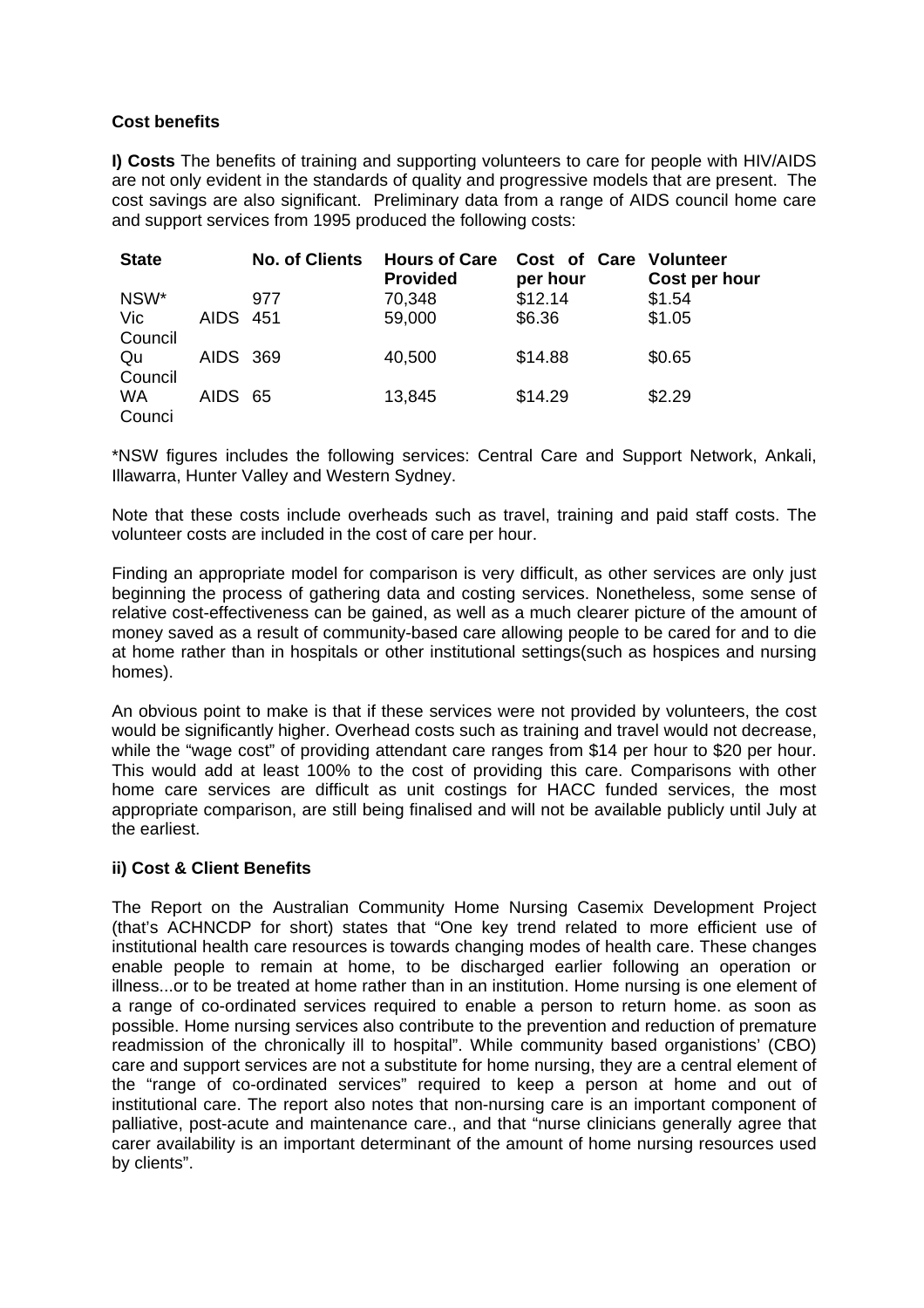In other words, the provision of volunteer carers can help reduce hospital admissions through making home nursing more viable, and reduce the costs of home nursing as well.

#### **Case Studies**

#### **a) Palliative Care.**

In the ACHNCDP report, the total episode cost for a three month period of palliative care ranged from \$776.38 to \$[1](#page-3-0)699.87<sup>1</sup>. Hospice care in NSW has been costed at a minimum of \$400 per day<sup>[2](#page-3-1)</sup>, or \$36 000 for a three month period. This, however, involves 24 hour supervision. The community home nursing figure would represent a fairly low level intervention and assumes the availability of carers. If we factor in the cost of volunteer carers to supplement or substitute for family/partners, we get something like this;

1. **Worst Case scenario.** 24 hour care, using NSW figures.

# **Per patient;** 24 hr volunteer care 24 x \$12.14 = \$291.36 plus 2x nursing visits  $\omega$  \$20 per visit = \$40.00<sup>[3](#page-3-2)</sup> Total \$331.36 per day **Saving \$ \$68.64 per day**

**2. Realistic scenario.** A maximum of 8 hours volunteer care per day, with family/partners staying overnight.

## **Per patient;**

8hr volunteer care 8 x \$12.14 = \$97.12 plus 2x nursing visits  $@$  \$20 per visit = \$40.00 Total \$137.12

# **Saving\$262.98 per day**

Scenario 2 is the more likely case - if a person requires 24 hour care CBO care services will only be able to meet this need for a short time before this is reduced or the client referred to a hospice. The majority of palliative care clients require only 4-8 hours care per day.

*In 1995, there were 314 deaths from AIDS in NSW[4](#page-3-3) . Even if only half of the people who died accessed community based palliative care services for a period of four weeks, the savings would have been in the order of \$1.16 million for that year in NSW alone.* 

## **b) Post Acute Care**

This refers to care following hospitalisation for an acute episode requiring surgery and/or treatment. It has been shown that the availability of community home nursing allows for early

<span id="page-3-0"></span><sup>1</sup>Note that these are national figures. However, variance from state to stae was not significant. The mean was \$776, with a standard deviation of \$923. The highest figure of \$1699 has been applied.

<span id="page-3-1"></span><sup>22</sup>BGF Supported Accommodation Funding Proposal. Figures sourced from Sacred Heart Hospice.

<span id="page-3-2"></span><sup>3</sup> Figure derived from ACHNCDP Report. Mean visit cost of \$16.41, standard deviation of \$9.04

<span id="page-3-3"></span><sup>4</sup> Australian HIV Surveillance Report April 1996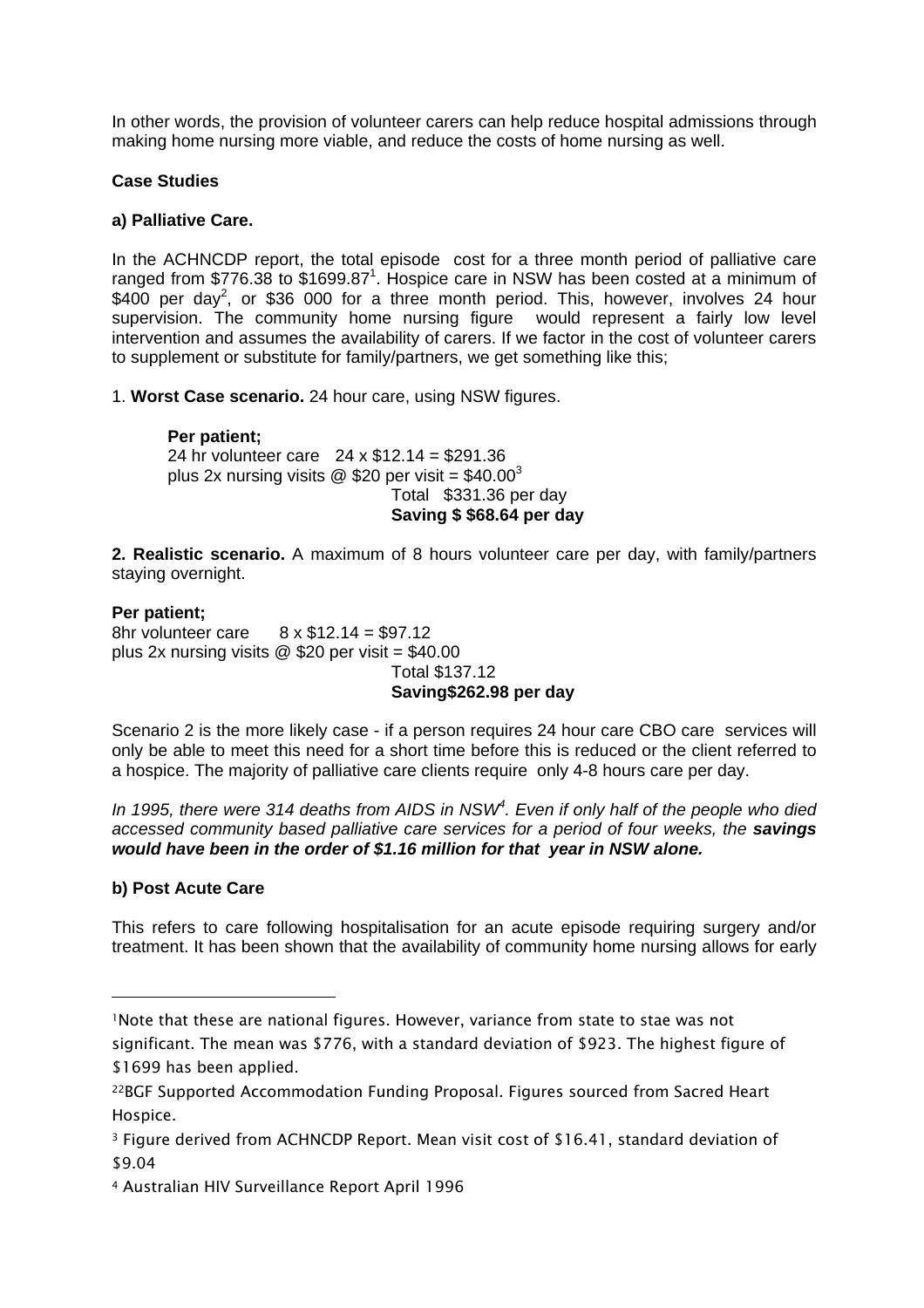discharge from hospital following these episodes<sup>[5](#page-4-0)</sup>. The maximum cost of a home nursing visit in these instances was around \$21.73. Client needs on discharge will vary, but a highcost example would be a person requiring twelve hours of volunteer care and two nurse visits on their first day out. This would result in a cost of \$187.68 in NSW, \$118.32 in Victoria, or \$220.56 in Queensland. Compare this to a hospital "hotel" cost (ie beds, nursing and overhead, not including treatment and medical costs) of \$585 per day in NSW<sup>[6](#page-4-1)</sup> and **a saving of nearly \$300 per bed day is achieved**. Figures from Queensland suggest an even higher hospital bed cost. This is a conservative estimate as volunteer carers are generally able to meet client needs in less than 12 hours per day.

# **Case Study**

In NSW in 1994/1995 there were 6724 hospital separations (ie people leaving hospital) following acute episodes relating to HIV. This represents an average number of admissions of 6 per person with AIDS per year. The average length of stay (ALOS) ranged from 7 to 16 days<sup>[7](#page-4-2)</sup>. If a funded volunteer carer service was able to reduce only half of these stays by just *one day, then the cost saving would have been \$2.02 million in NSW alone.* 

It is difficult to extrapolate these figures with great confidence, but if we assume a hospital bed saving of \$300 per admission per AIDS patient for all of the 1[8](#page-4-3)44<sup>8</sup> people living with AIDS in Australia during 1995 community based care services would have saved around \$3.3 million nationally in hospital costs.

# **c) Support and Maintenance**

This is care which aims to support people with chronic conditions living at home. Community home nursing costs are similar to those for PostAcute care, while volunteer care costs would be significantly lower. This type of care is likely to be in increasing demand as the number of people surviving with AIDS increases as a result of new treatments.

If a 3 month period of care involving a volunteer carer for 2 hrs a day, four days a week (total cost \$1250) and a nursing visit once every three days (total cost \$600) saves just one episode of hospitalisation requiring a four day stay then around \$500 is saved, before we even take into account the cost of home nursing which would have occurred on discharge from hospital.<sup>[9](#page-4-4)</sup>

<span id="page-4-0"></span><sup>&</sup>lt;sup>5</sup> Moody H *Continuity of Care Pilot Program A Joint Final Report* Geelong Hospital and Bellarine and Surfcoast Community Health Services 1994, quoted in ACHNCDP Report. Note that this study only involved 64 patients over 7 months.

<span id="page-4-1"></span><sup>6</sup> BGF Supported Accommodation proposal, source St Vincent's' Hospital.

<span id="page-4-2"></span><sup>7</sup> Source NSW Health Department

<span id="page-4-4"></span><span id="page-4-3"></span><sup>8</sup> Australian HIV Surveillance Report April 1996. Figure calculated by subtracting cumulative deaths from cumulative cases. This therefore doesn't include people who died from AIDS during that year (592 deaths).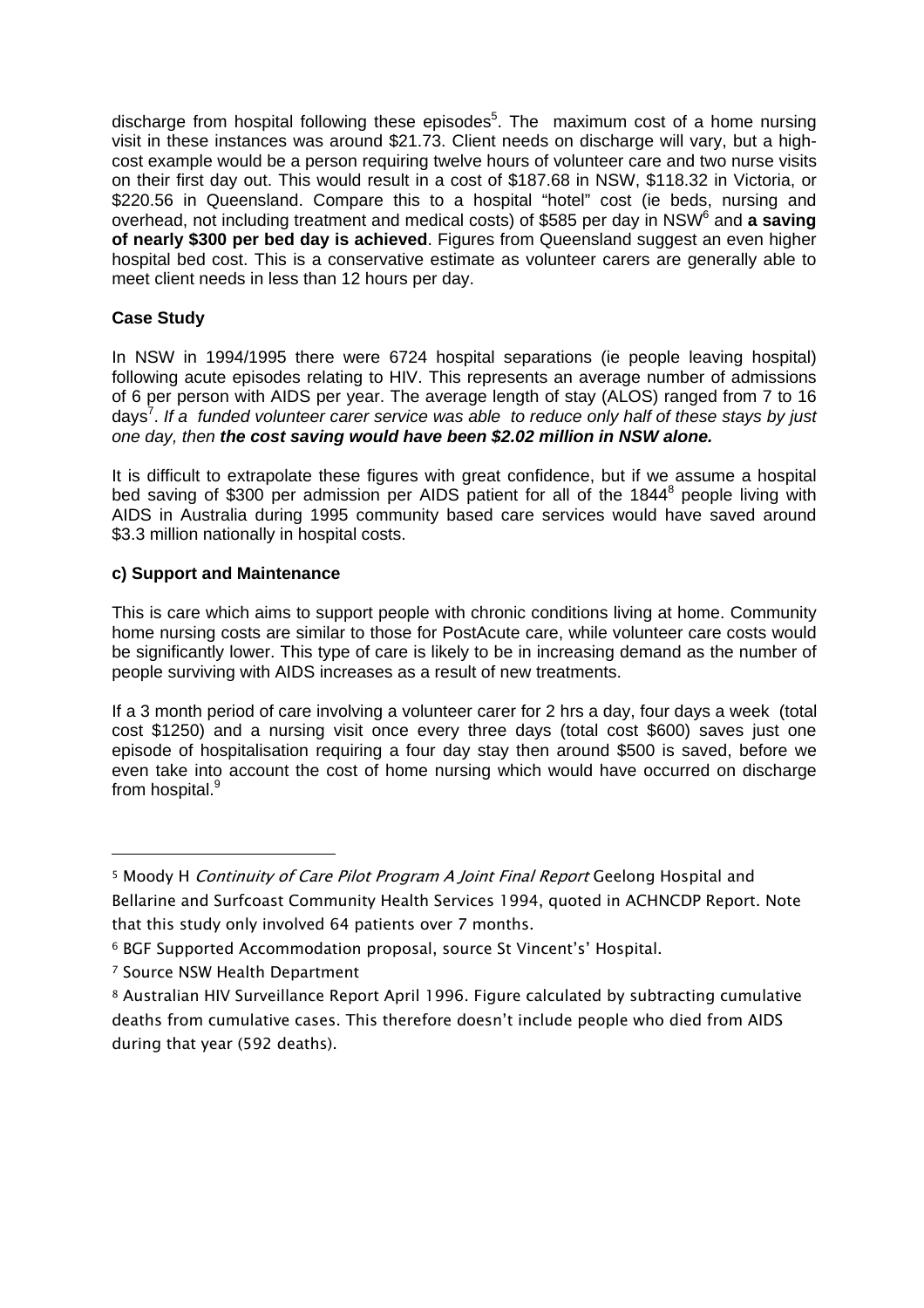*Based on these fairly conservative calculations, it's clear that CBO care and support services have contributed significantly to reducing the costs of caring for people with HIV and AIDS. As a result of the contribution of volunteer care services, the savings realised in palliative and post-acute care in NSW in 1995 alone could range from \$2 million to over \$4 million. Nationally, CBO care and support agencies are saving millions of dollars a year in hospital and other institutional costs.* 

One other important benefit of volunteer carers is to reduce the burden on family and partners. Sometimes the availability of volunteer carers allows the client's partner to remain in employment, with subsequent economic benefits to people with HIV and the community at large. The ability to remain at home and the reduced strain on personal relationships are other important benefits for people with HIV and AIDS.

Community home nursing can help keep people out of nursing homes and other medium to long term institutions. Respite care and supported accommodation will still be needed, and are usually more cost-effective and appropriate to clients' needs than hospital care. Nonetheless, community based volunteer care services can reduce demands on these services and on hospital care.

Community based care services should not be seen as cheap nursing or alternatives to institutional care, but rather an alternative model of care which can minimise the unnecessary usage of more expensive services. They are an essential component of the continuum of care, providing information, support, referral and much-needed direct care. Most importantly, as services provided by and for the most affected communities, they offer a comprehensive and appropriate service which supports choice, dignity and independence for people with HIV and AIDS.